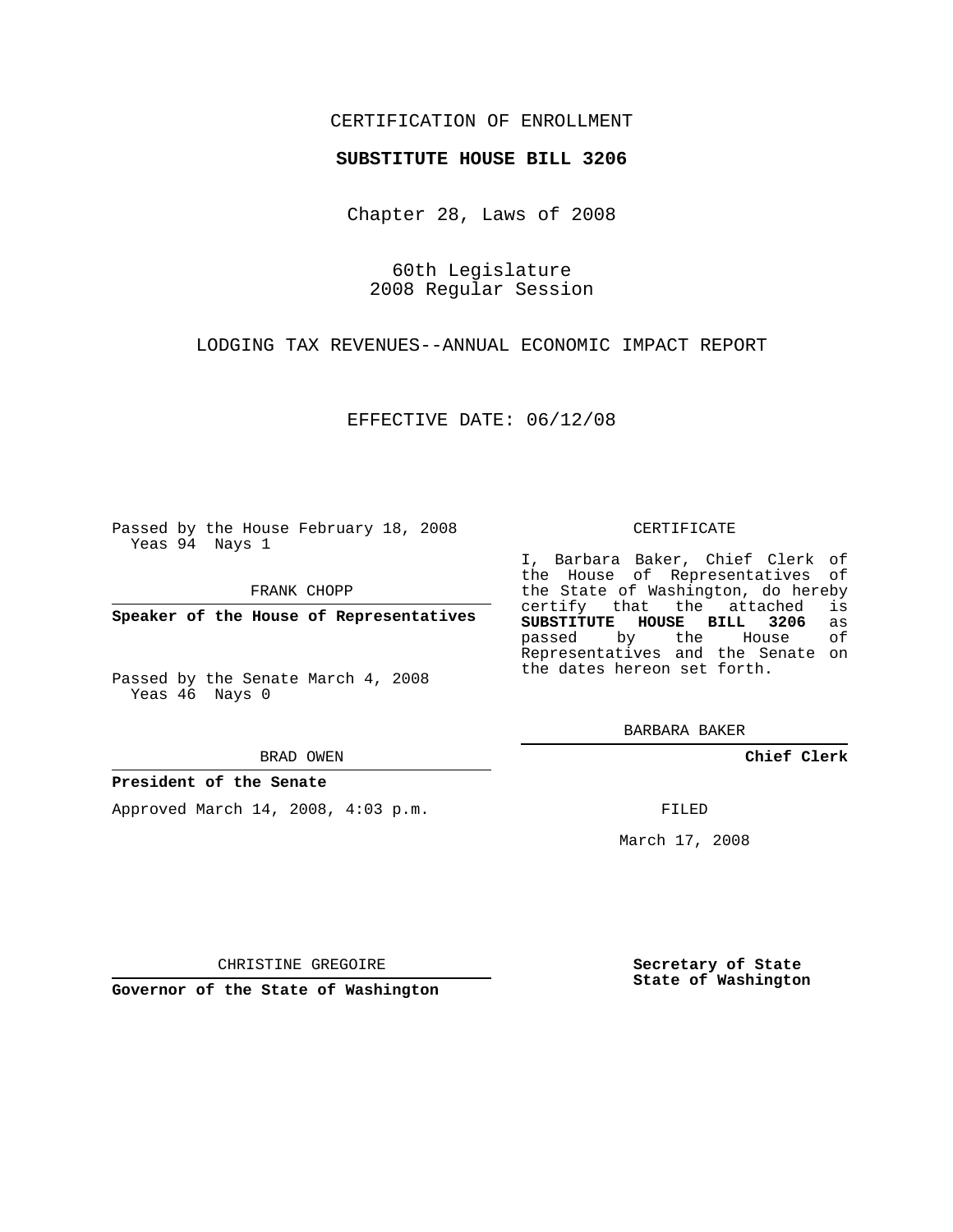# **SUBSTITUTE HOUSE BILL 3206** \_\_\_\_\_\_\_\_\_\_\_\_\_\_\_\_\_\_\_\_\_\_\_\_\_\_\_\_\_\_\_\_\_\_\_\_\_\_\_\_\_\_\_\_\_

\_\_\_\_\_\_\_\_\_\_\_\_\_\_\_\_\_\_\_\_\_\_\_\_\_\_\_\_\_\_\_\_\_\_\_\_\_\_\_\_\_\_\_\_\_

Passed Legislature - 2008 Regular Session

## **State of Washington 60th Legislature 2008 Regular Session**

**By** House Community & Economic Development & Trade (originally sponsored by Representatives Kenney, Haler, Rolfes, and Santos)

READ FIRST TIME 02/05/08.

 1 AN ACT Relating to the information required to be reported in the 2 annual economic impact report on lodging tax revenues; and amending RCW 3 67.28.1816.

4 BE IT ENACTED BY THE LEGISLATURE OF THE STATE OF WASHINGTON:

 5 **Sec. 1.** RCW 67.28.1816 and 2007 c 497 s 2 are each amended to read 6 as follows:

 (1) Lodging tax revenues under this chapter may be used, directly by local jurisdictions or indirectly through a convention and visitors bureau or destination marketing organization, for the marketing and operations of special events and festivals and to support the operations and capital expenditures of tourism-related facilities owned 12 by nonprofit organizations described under ((<del>[section]</del>)) section  $501(c)(3)$  and  $(\text{[section]})$  section  $501(c)(6)$  of the internal revenue code of 1986, as amended.

15 (2) Local jurisdictions that use the lodging tax revenues under 16 this section must submit an annual economic impact report ((for these 17 expenditures)) to the department of community, trade, and economic 18 development for expenditures made beginning January 1, 2008. These 19 reports must include the expenditures by the local jurisdiction for